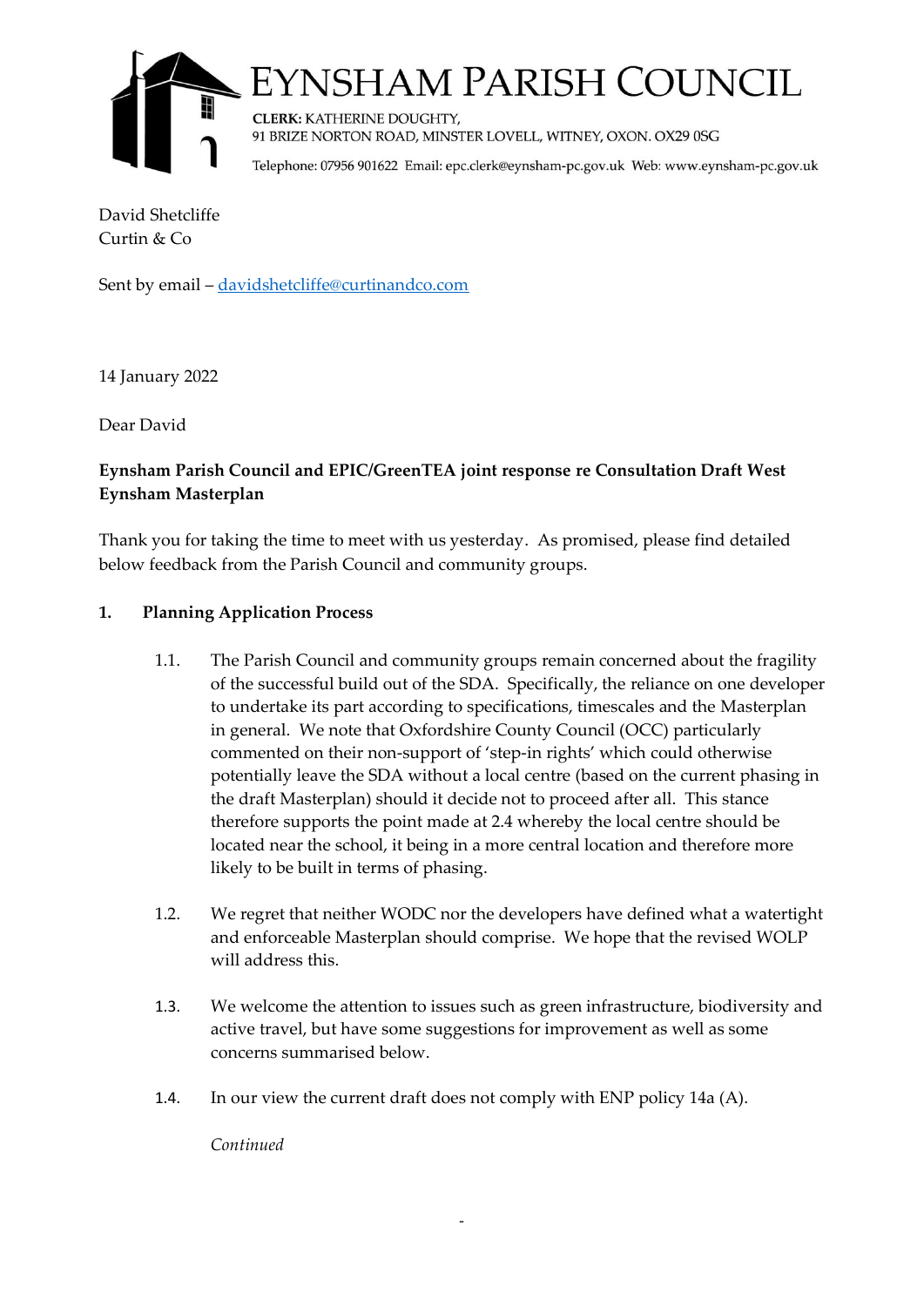- 1.5. We would particularly like further time to consider this once Appendix 1 detailing the infrastructure plans has been completed. This is a vital concern and Eynsham residents need to see this before commenting or agreeing to anything.
- 1.6. We fully anticipate that the developers will formally consult residents on the final Masterplan document before it is considered by WODC. Or, failing this, that WODC will hold a consultation.

# **2. Phasing**

- 2.1. We covered a lot of ground on this subject at the meeting. While we note the objective of the Masterplan appears to be relatively high level with limited detail, there are areas where more detail is needed; phasing is such an area. We ask for the number of houses that will be built (730 units?), per phase with an indication of density and timescales is included. This should include the number of affordable homes and the self-build opportunities. We expect that these will be evenly shared across all phases.
- 2.2. Thank you for explaining why the phasing is in the order that it is. However, from the negative experience of the Thornbury Green construction, we must request that this is reconsidered and that no construction traffic use existing residential roads. The Thornbury Green build-out problems included:-
	- 2.2.1. Existing residents having their properties damaged by construction vehicles and being unable to access their properties due to waiting construction vehicles.
	- 2.2.2. Construction traffic vs the safety of Bartholomew School pupils/ parents at drop off and collection times - a Safety Officer was located throughout the day on the corner of Witney Road and Thornbury Road.
	- 2.2.3. Construction traffic used incorrect roads such as Spareacre Lane and Station Road to access the site causing complaints from residents.
	- 2.2.4. Mud on the highway, street furniture and homes through the village.
	- 2.2.5. No enforcement of the Construction Traffic Management Plan by OCC or WODC.
- 2.3. The above can be avoided if phases 2 and 3 are brought forward together thereby avoiding the need to use Thornbury Green as access and keeping all construction traffic within the SDA.
- 2.4. The local centre should be more closely located to the primary school to ensure it is built when it is needed to act as centre for place making and community building and be more centrally located within the development. It seems common sense that this should be in an early phase and located conveniently to the largest number of people and other facilities e.g. the primary school.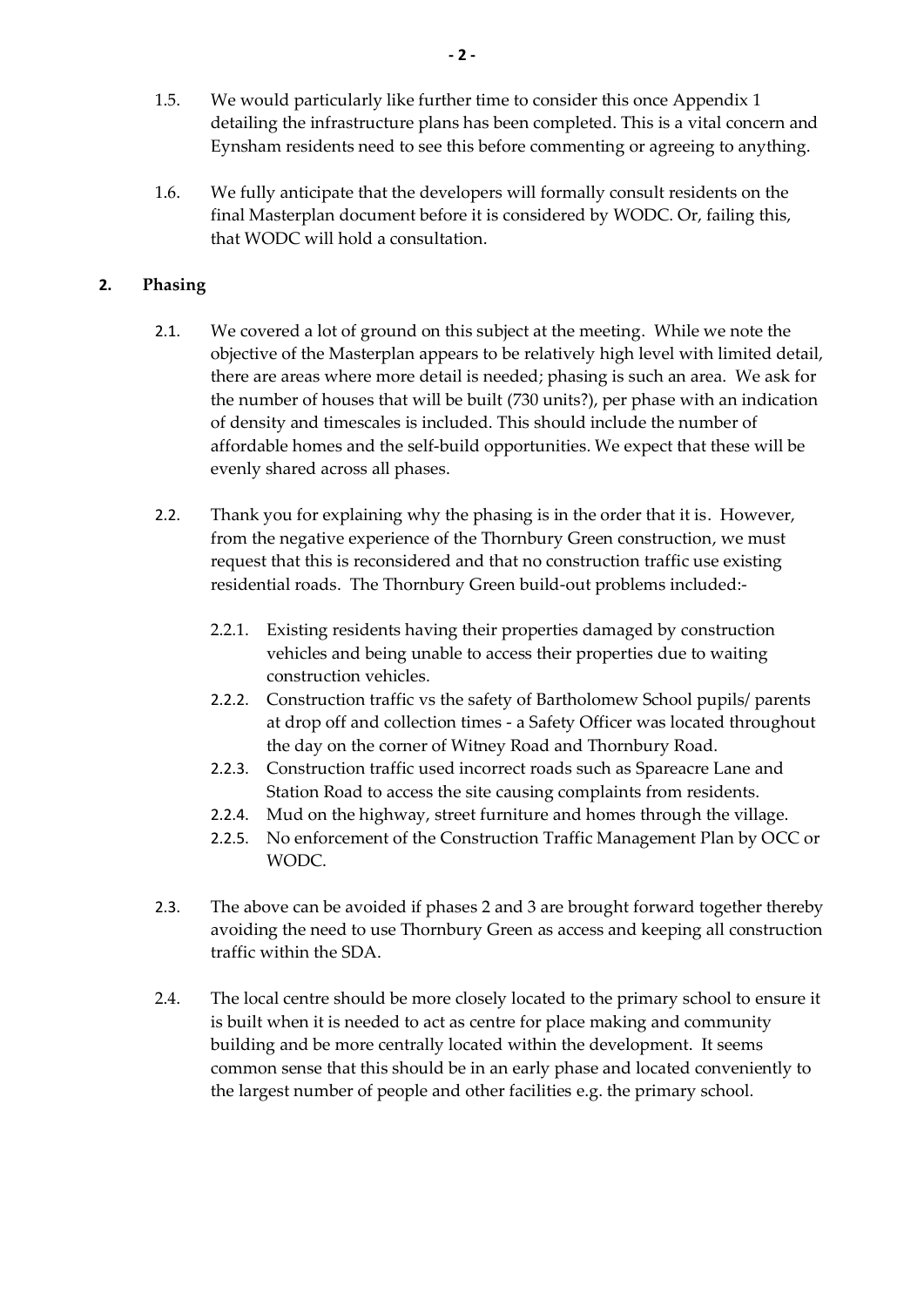A location here would also be convenient for residents on other current development sites (Nursery site and Thornbury) and would avoid unnecessary car trips into congested central Eynsham or from the northern end of the site to the south before phase 5 is completed. It would also support the ENP principle of a walkable neighbourhood which we strongly support and comply with policy 14a (d).

- 2.5. The phasing doesn't address the provision of specialist housing/tenures. Could an indication be provided for these please. There is an active community self build group in Eynsham looking for plots at an early stage. Housing must be tenure blind and affordable units must be provided in each phase of development.
- 2.6. Appendix 1 Infrastructure Phasing is missing. Could you please forward this as soon as it is completed.
- 2.7. Since development is starting in the north of the SDA (Page 100), will Phase 1, including the A40 access junction (Page 102) come before, during or after the A40 'improvements'?

### **3. Spine Road, footpaths and highways**

- 3.1. Design detail demonstrating that vehicles would want to avoid using the Spine Road to/from the A40 as a rat-run would be appreciated. We fully support it being designed to 20mph standards as the Council is working to make the existing village a 20mph zone.
- 3.2. The piecemeal nature of the construction of the "relief road" (surely a misnomer) concerns us. We appreciate that this is, like all the infrastructure, driven by the phasing and hence each phases contribution to S106 funds but whilst we have never supported the "spine road" if it is to be built why not get it done in one phase (phase 2/3). This would help with our issue with phase 2.
- 3.3. We remain concerned about the southern arm of the Salt Cross roundabout and potential for a western bypass that would enable further development. We oudl request this be removed from the document.
- 3.4. Boulevard option 3 of Figure 31 is preferred.
- 3.5. Active travel routes should take priority over vehicles, ie Figure 38 should be pursued - these aspects will support the Vision Statement for West Eynsham.
- 3.6. The Linear Park footpaths at the eastern boundary need to be connected as shown in the yellow solid line below. Early phasing of all footpaths would no doubt be appreciated by existing and new residents.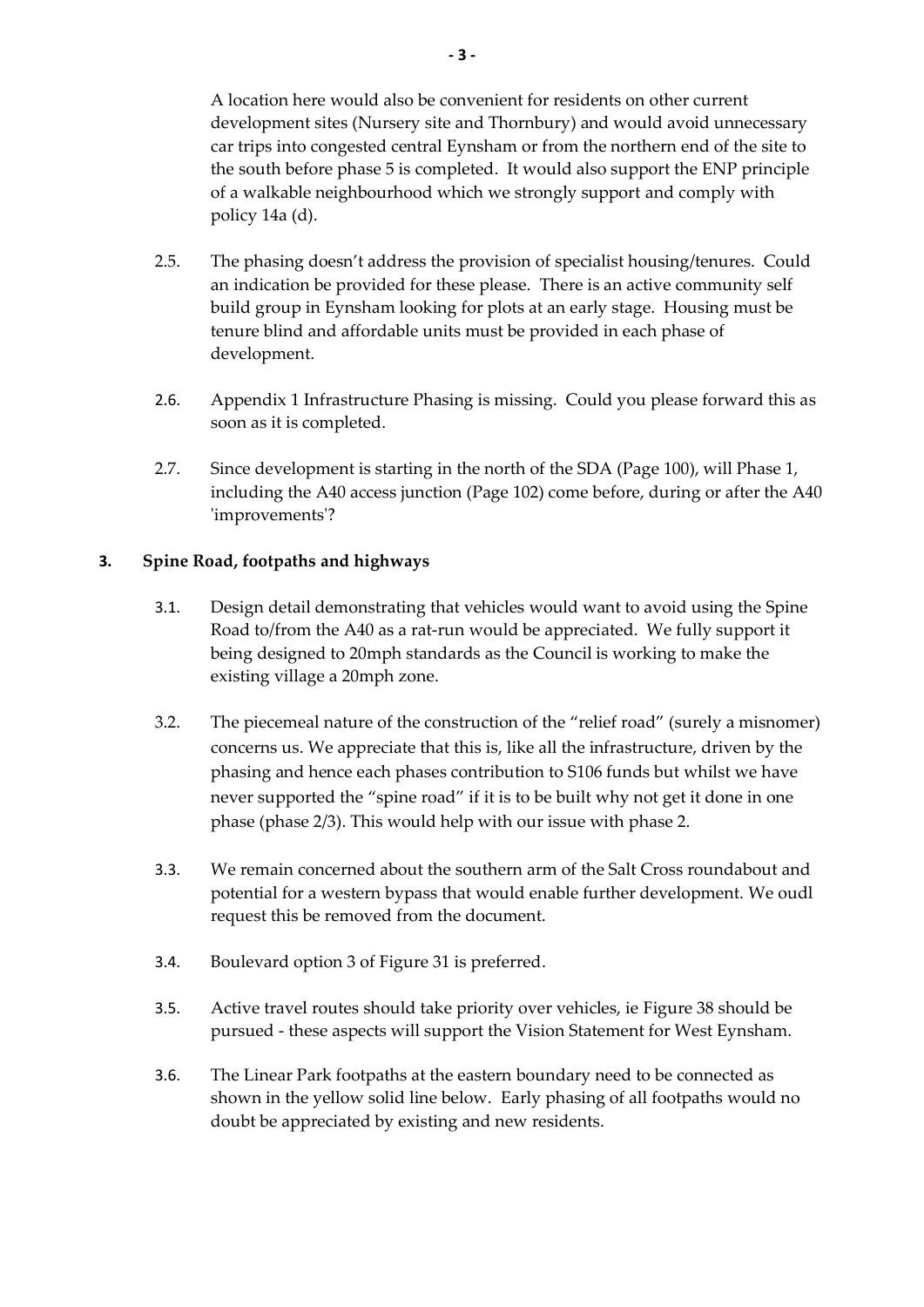

- 3.7. Parking (Page 81) should be more definite about reducing parking provision and future uses, not "where possible". Page 82: the "parking typologies" involve a significant amount of hard surface and look like business as usual, not the sustainable future of active travel.
- 3.8. Thomas Homes site access needs to be resolved.

### **4. Connected greenspace and biodiversity**

- 4.1. Biodiversity net gain is required for the SDA in line with national and local policy and we would welcome the removal of 'if possible' from paragraph 5 on page 28.
- 4.2. We generally welcome the green spaces as shown in the draft, but would want to ensure their protection going forward. We would be happy to include them as Local Green Spaces in the next edition of the ENP or can the developers propose another suitable model? This would also support the development of the Eynsham Green Wheel (circular village walk using existing Rights of Way and linking with new development green spaces) and would comply with ENP policy 4 (F).
- 4.3. Little awareness of local opportunities: [Nature Recovery Network \(NRN\)](https://nature-recovery-network.org/) meadow project; local apples, swift project (swifts now red listed), Eynsham Green Wheel, local NRN bird and hedgerow surveys, etc. NRN should be involved from planning to creation and maintenance. Eynsham has a very active community doing high-profile, innovative work – you are missing an opportunity to build on positive action. NRN should be involved from planning, to creation and maintenance.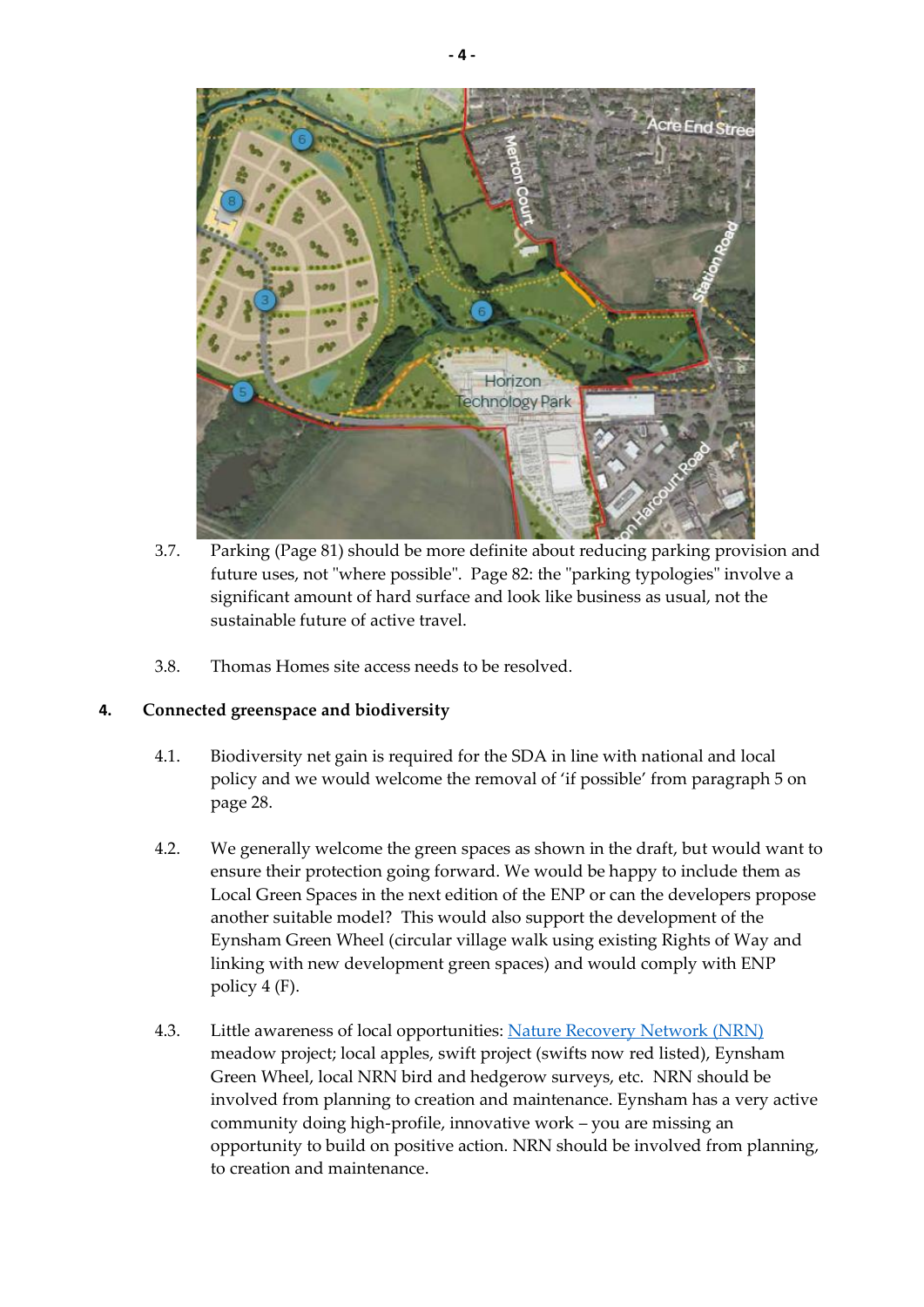- 4.4. Issue of protection of green space is unresolved. A landscape buffer is needed to protect the area from further greenfield development. We would welcome consideration of the Chilbrook Linear Park being registered as a Local Green Space or Local Nature Reserve to prevent its erosion by development over time.
- 4.5. Some areas of 'green infrastructure' will need protecting from people and their pets to protect sensitive habitat and species, such as ground-nesting birds, waterfowl, amphibians, wildflowers and insects- eg skylarks and owls use these fields.



- 4.6. Classification of the old railway line as 'low ecological value (page 29) is at odds with evidence. The thin, poor soil on the line has supported flora not otherwise present elsewhere on the SDA site (see photos above) and fauna, for example, Six Spot Burnet Moth, snakes and lizards.
- 4.7. We understand now that consideration of the exact location of the primary route at this point will be undertaken after full heritage and ecological surveys have been undertaken, and a balanced decision made between these two aspects, but this needs to be clear in the Masterplan.
- 4.8. While there may not be protected/rare species, the ecology that is there is valued and is flourishing – it should be afforded protection. This aspect, linked to preserving Eynsham's heritage, should require the Spine Road to be repositioned and the proposed "Revised PROW Route" removed from the Masterplan. Developers are recommended to read WODC's [Uplands Area Planning Sub-](https://meetings.westoxon.gov.uk/Data/Lowlands%20Area%20Planning%20Sub-Committee/20200713/Agenda/document%20pack.pdf#search=%22FP%20206%2f30%22)[Committee: 16 May 2012: Minutes \(westoxon.gov.uk\)](https://meetings.westoxon.gov.uk/Data/Lowlands%20Area%20Planning%20Sub-Committee/20200713/Agenda/document%20pack.pdf#search=%22FP%20206%2f30%22) report that refers to a previous proposal to divert footpath 206/30. We appreciate the need to avoid potential archaeological structures but believe there must be a way to both protect these and avoid the railway line.
- 4.9. Reference to the railway line should be included at page 32 Heritage and assess/minimise the impact (Page 79).
- 4.10. What plans are there to investigate the moderate to high potential of archaeological evidence from the Neolithic, Bronze Age, Iron Age, Roman and Anglo-Saxon periods?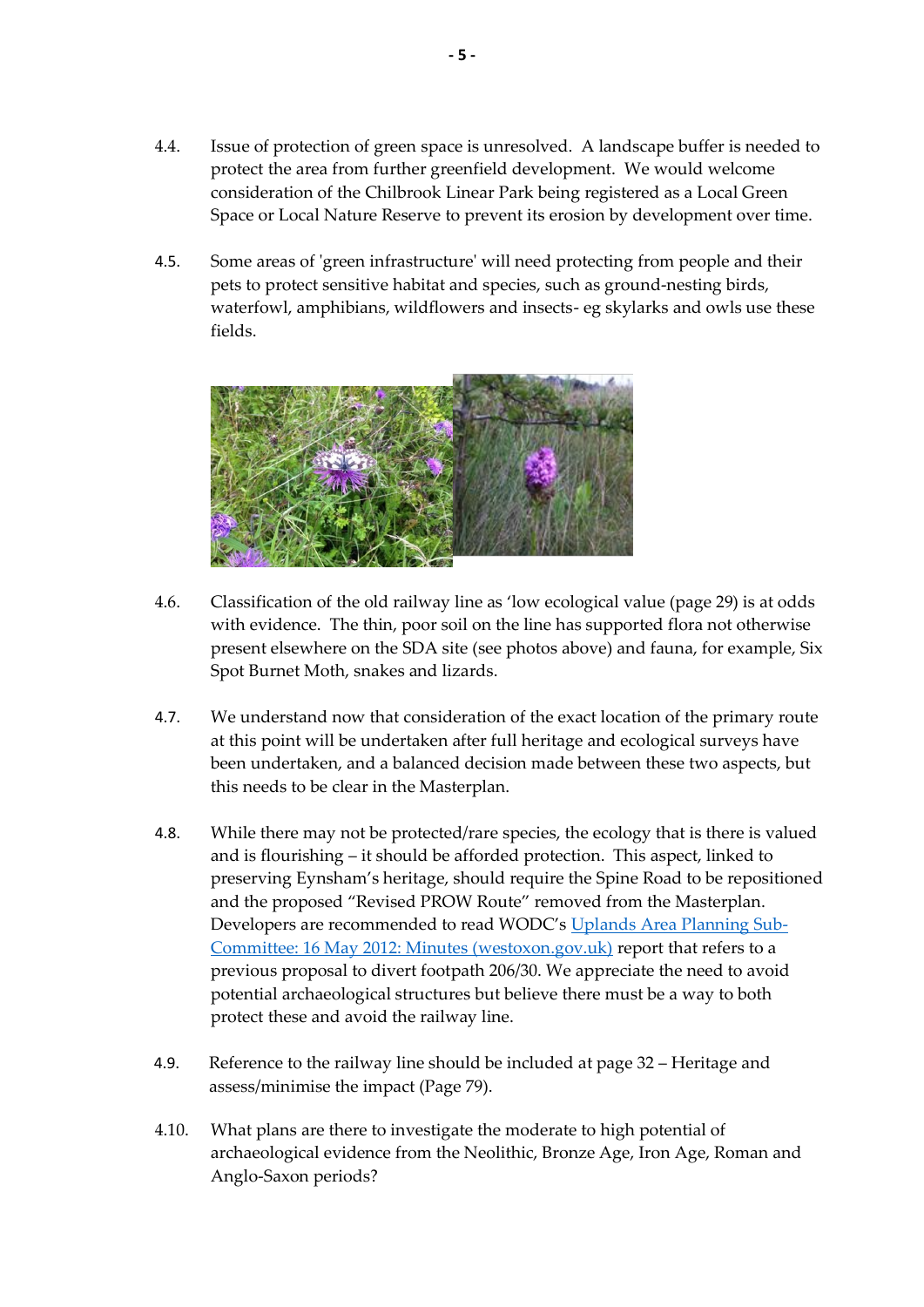4.11. The Linear Park should represent Eynsham's (limited) countryside and should be left as natural as possible. Play equipment should be sympathetic to its surroundings. We note with concern the 'equipped play area' to the north-west, is in the flood zone making it usable for only part of the year. Could this please be repositioned further east.



- 5.1. Much valued views from within the site have not been assessed or illustrated.
- 5.2. Pages 10-11 Why do photos of the site not include the best of its rural features that will be spoiled if great care is not taken?
- 5.3. Page 4 How can the vision for 'capturing and reflecting the attributes of the site and its surrounding area' be achieved when well-loved views are likely to be obliterated, looking, e.g., east across from Chilbridge Road over the fields to St Leonard's church tower and Wytham Woods beyond (top left).
- 5.4. Or looking north at the vista of rising land through mature trees as Chilbridge Road turns sharply south from Eynsham towards the Twelve Acre farm gates. This wonderful gap beside the Chil (top right) would look over the Primary Street.

# **5. Views**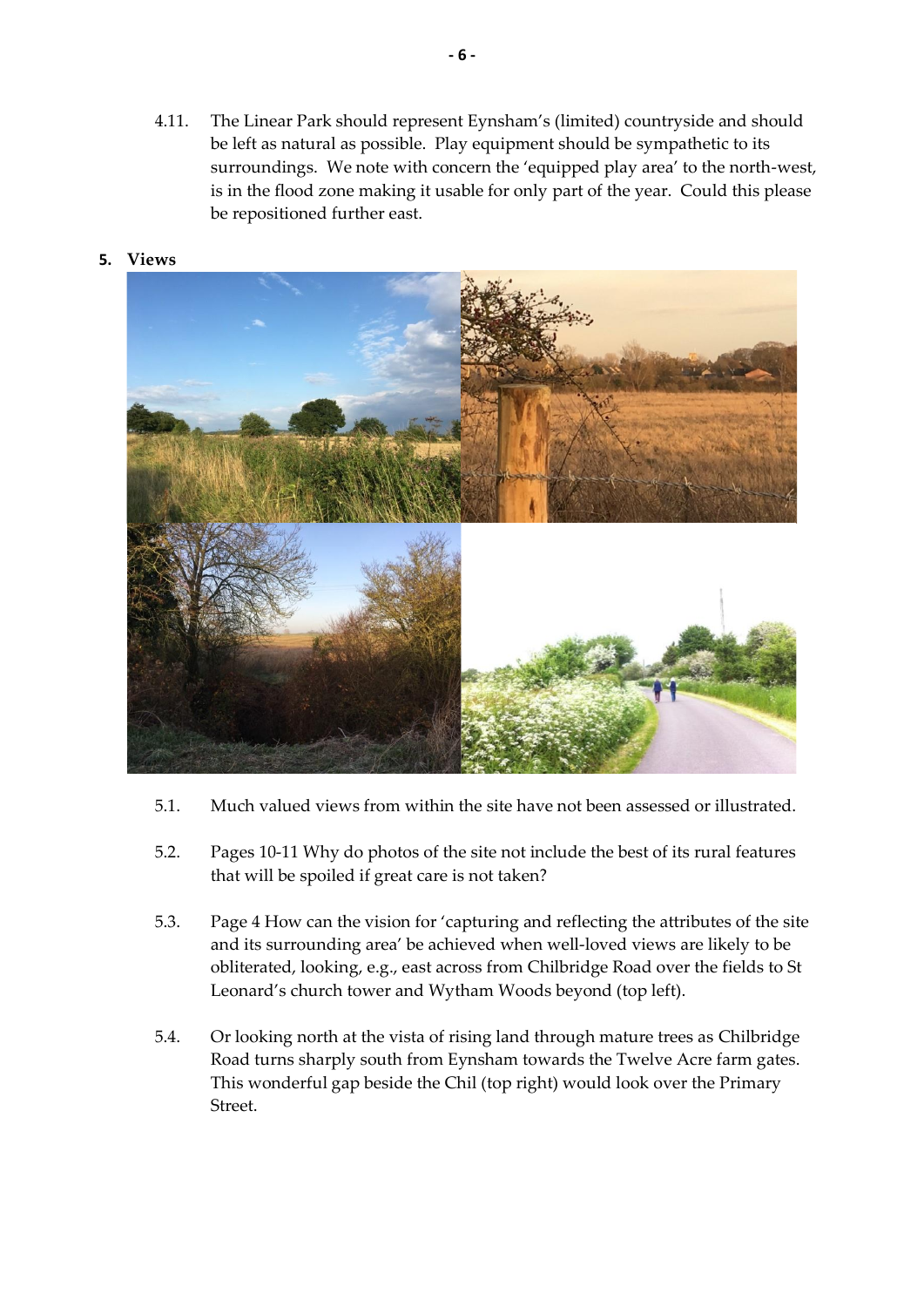## **6. Climate Change and Zero Carbon**

- 6.1. It is felt the Sustainability Charter (page 94) is the last and weakest section and responds the least to the high priority expressed in consultation (Page 42-44 Summary of amendments after consultation). There is no mention of climate emergency. It offers no more than the minimum required by Building Regulations- only 75% homes will be "zero carbon ready" and off gas; houses pre 2025 not even that. A bit more ambition would seize the advantage of local initiatives in the transition to net zero rather than hinder them. We would not want the SDA to be the 'poorer cousin' of the Garden Village.
- 6.2. Infrastructure section is simply procedural; no detail and does not deal with SDA site wide issues such as energy provision. Does not rule out gas.
- 6.3. Little awareness of local opportunities: No reference to Project LEO/Smart and Fair Futures. We would appreciate a meeting with you on these aspects. There is no response to WODC's Net Zero Toolkit, no reference to ENP intentions eg 3kW pv. All of these could add value to the masterplan.
- 6.4. Page 4 How can the masterplan Vision to provide 'a sustainable and healthy neighbourhood' 'high quality new homes' be achieved in the light of these omissions and weaknesses? How will people and the Planet be healthy if all developers take this line and refuse to deliver essential infrastructure and zero carbon for the 21st Century?

## **7. Flood risk**

- 7.1. The Flood Risk section is improved but concerns remain; the cumulative impact assessment of all local development and a study of groundwater are needed. Page 65-66 mentions SUDS filtering out pollutants but no mention of sewage levels which is a major concern. How does masterplan satisfy WOLP Policy EW2: Connection to the mains sewerage network which includes infrastructure upgrades where required including any necessary phasing arrangements? What is the impact on phasing? We now understand that Thames Water is doing a study of the impact of West Eynsham and Salt Cross; this is needed before phasing delivery is set.
- 7.2. Cllr Rylett queried the 1 in 100 years flood risk calculation. Perhaps guidance from Defra or the EA could be forwarded.
- 7.3. We remain sceptical about the waste water strategy as we were told that discussions with Thames Water had only just commenced. A clear and agreed plan for this should be included in the Masterplan as required by ENP policy 3(b).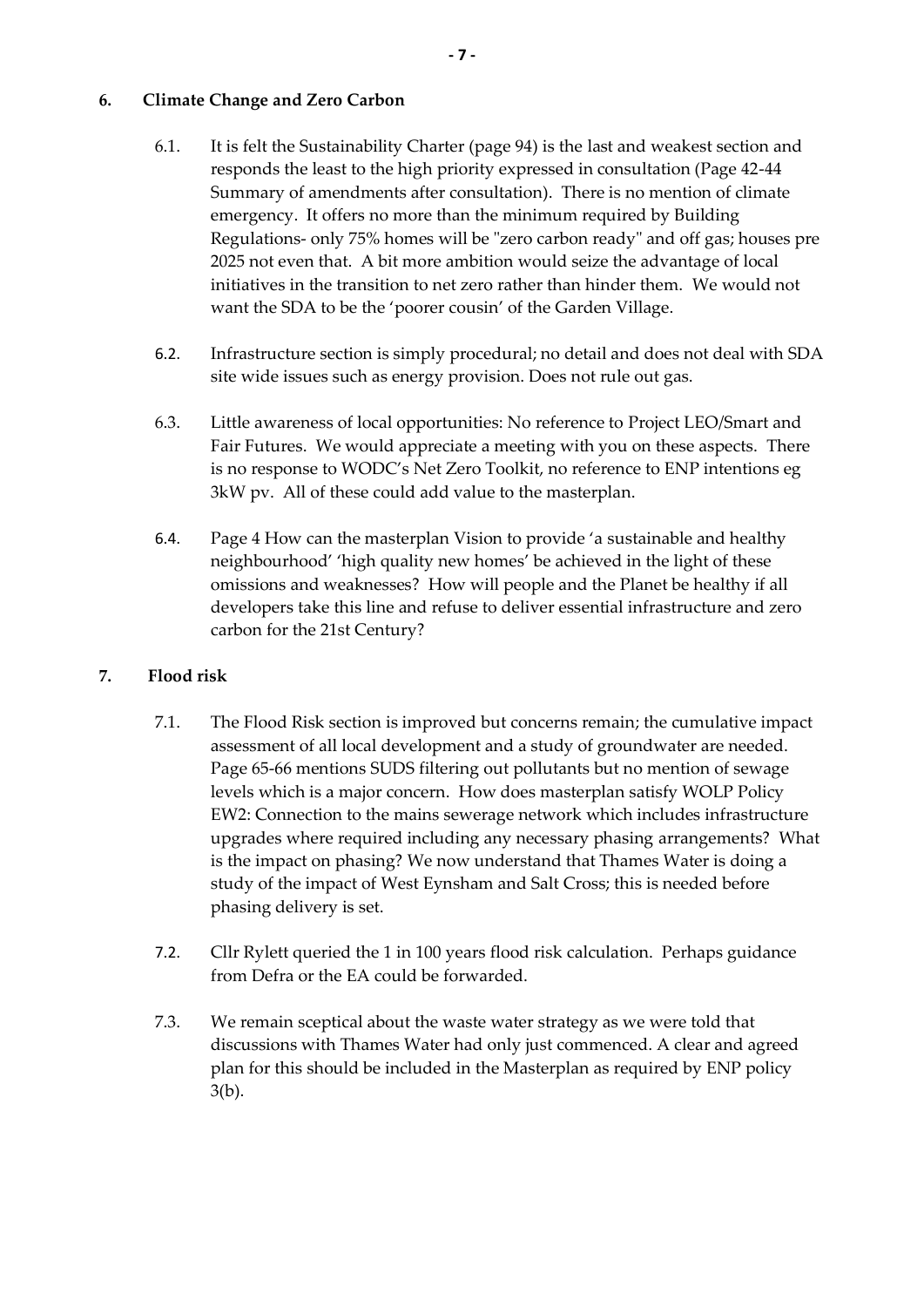7.4. The group was disturbed to hear Aaron Wadhams say, in relation to flood risk, that Eynsham had been moved from the Thames to the Cotswolds (presumably in Environment Agency categorisation?), because this lowered the climate change allowances from (if I remember correctly) 35% and 70% to 40% and 60%. We may have misheard – could this point and its implications please be clarified.

## **8. Existing Village**

- 8.1. We note that there will be no sports facilities in the draft plan. We assume that a contribution to local facilities will be made via S106 and would welcome the opportunity to input to the selection of options in this regard.
- 8.2. We see little of benefit to the existing community nor any assessment of impact on health and other key facilities. Currently we do not believe the draft meets the requirements of ENP 14a (B). No such assessment of impact has been made available.
- 8.3. A high level assessment of traffic flows by phase is needed including the impact on the Swinford Toll Bridge (as required by ENP 14a (E and F)).
- 8.4. We are concerned about the lack of community facilities in the draft and would hope that the community centre could be brought forward into phase 2/3 and located as discussed above.
- 8.5. We will suffer massive disruption and loss of access to open countryside, with any benefits (eg the Linear Park) coming in the last phase. Could this part of the park access be earlier to accelerate completion of Eynsham's planned Green Wheel? We doubt that existing residents would be drawn to a convenience store in the Local Centre. A shared workspace could be of interest, but again this is in the last phase.
- 8.6. One point of contact is needed for the SDA: such as Project Manager. As there is 'no guarantee' that all phases will be completed, a more robust framework for co-ordination is needed.
- 8.7. Co-ordination between phases is a major concern; joining up foot and cycle routes etc.
- 8.8. The masterplan does not deal with some SDA site-wide issues such as energy provision, specialist housing including self build.

### **9. Errors**

You've Said Correction Required St Bartholomew School Remove 'St' Spareacre Road Spareacre Lane Thornbury Avenue Thornbury Green